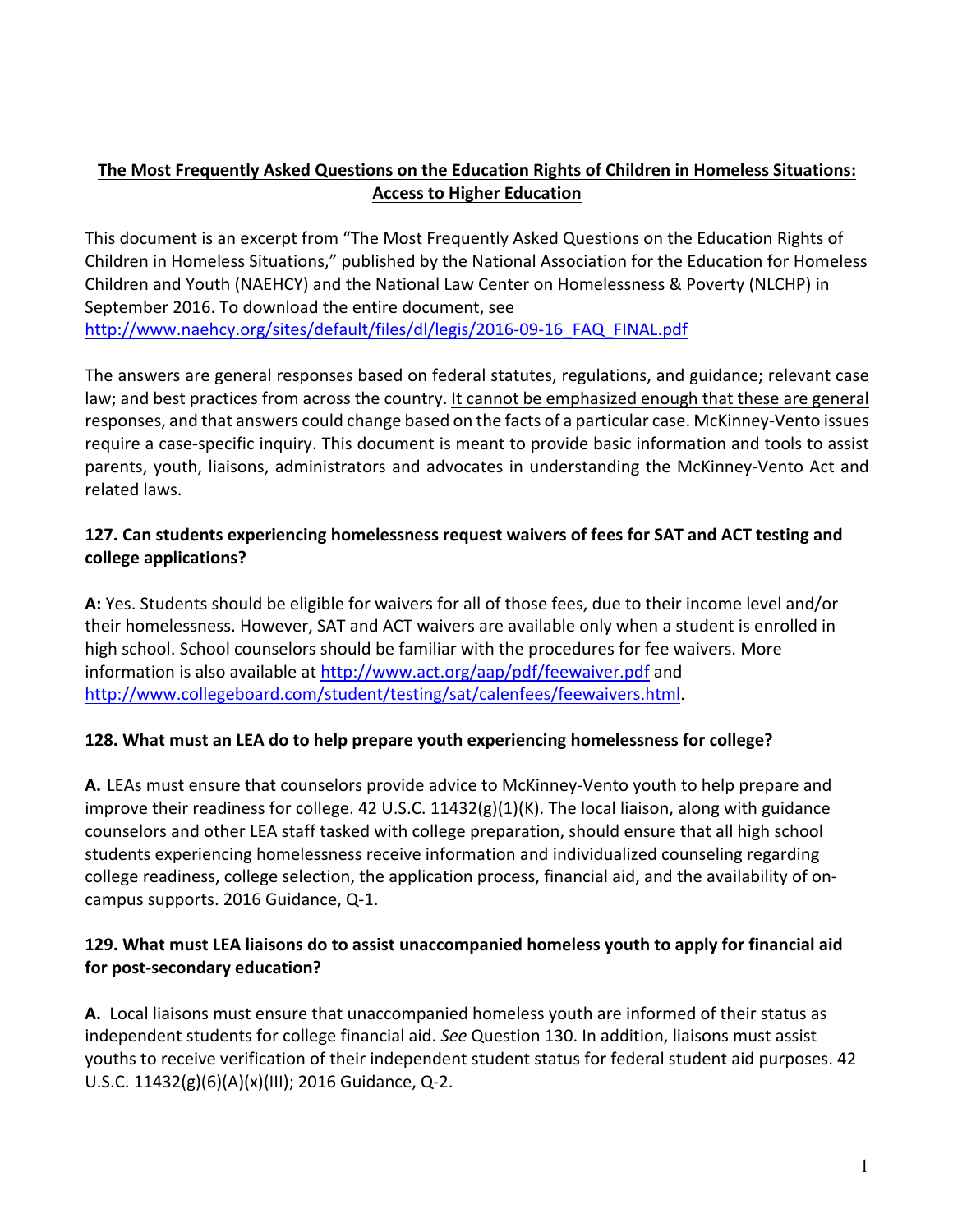### **130.** Can unaccompanied homeless youth apply for federal financial aid (through the Free Application for Federal Student Aid, or FAFSA) without providing information about their parents' **income and their parents' signature?**

**A:** Yes. Generally, youth under age 24 must provide parental information when completing the FAFSA. However, under the Higher Education Act, youth who are both (1) unaccompanied and (2) homeless (or self-supporting and at risk of homelessness) can apply for federal aid independently, without parental information or signature. Their eligibility must be verified, in the year in which the youth completes the FAFSA, by (1) a McKinney-Vento liaison; (2) a U.S. Department of Housing and Urban Development homeless assistance program director or his/her designee; (3) a Runaway and Homeless Youth Act program director or his/her designee; or  $(4)$  a financial aid administrator.

For youth who do not have, and cannot obtain, verification from their liaison or a shelter provider (for example, youth who have graduated from high school, were not identified as homeless in high schools, or did not stay in a shelter), the college financial aid administrator must make a determination of homelessness based on the legal definitions of "unaccompanied" and "homeless." In these instances, a financial aid administrator may make a determination of homeless status on the basis of a documented interview. U.S. Department of Education, *Federal Student Aid Application and Verification Guide*, 2016-2017. Financial aid administrators, McKinney-Vento liaisons and shelter staff should verify homelessness by consulting with and gathering information from the youth; they should not require the youth to provide extensive documentation "proving" homelessness. July 2015 Dear Colleague Letter from the U.S. Department of Education at https://ifap.ed.gov/dpcletters/GEN1516.html. More information about helping unaccompanied youth apply for financial aid is available at http://www.naehcy.org/higher\_ed.html.

#### **131. Who can make a determination of homeless and unaccompanied status once a youth is no** longer in high school?

**A.** A local liaison may continue to make a determination of a youth's status as either unaccompanied and homeless, or as self-supporting and at risk of being homeless, for federal student aid purposes for as long as the liaison has access to the information necessary to make such a determination for a particular youth. 2016 Guidance, Q-2. If a liaison does not have the information that is necessary to make the determination, either because the youth become homeless after high school, or because the liaison is no longer familiar with the youth's circumstances, the financial aid administrator must make the determination. A tool to assist financial aid administrators to make determinations of unaccompanied and homeless status is available at http://www.naehcy.org/higher\_ed.html.

#### **132.** A student answered "yes" to the questions on the FAFSA about being a homeless unaccompanied youth. Now the financial aid office is asking the student for a determination of a student's homeless status from the McKinney-Vento liaison or shelter director. What kind of documentation must the liaison or shelter director (or designee) provide to satisfy this requirement?

A: There is no specific documentation that a liaison or a shelter provider must provide to a financial aid office. A sample template for this purpose is available on the NAEHCY web site at